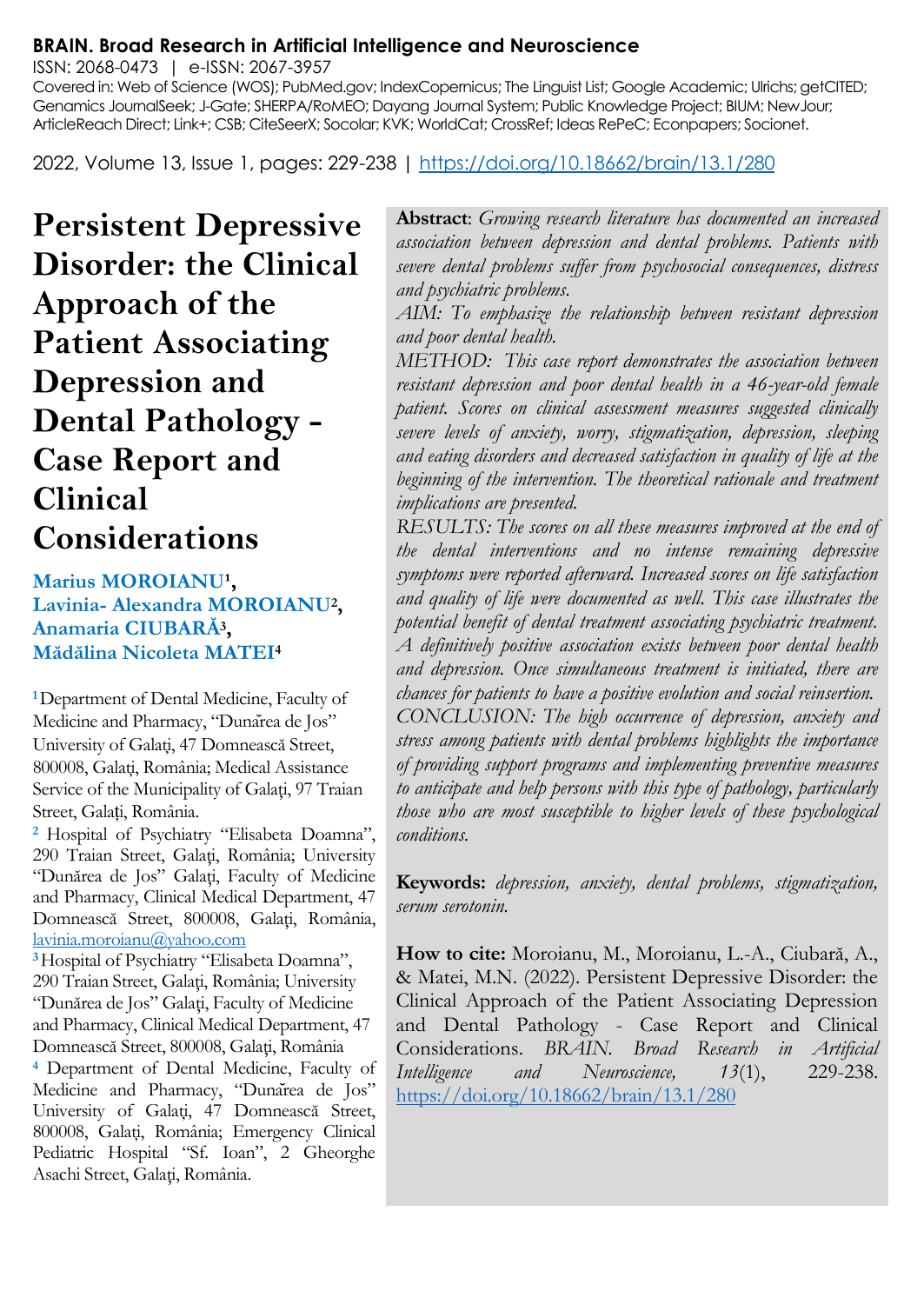## **1. Introduction**

Both persistent depressive disorder and dental problems are topics of national and global interest, and nowadays there is a great openness of the population to the understanding and screening of these pathologies; the treatment is expensive and long lasting in both cases.

The current literature emphasizes the interdependence of oral health and psychological aspects in the patient's treatment and also place light upon the more important variables contributing to the various mental disorders that accompany dental problems such as temporomandibular disorders, periodontal disease, dental caries or pain having dental origin (<sup>a</sup>Lupu et al., 2016;  ${}^{\text{b}}$ Lupu et al., 2016; 'Lupu et al., 2016). Studies from literature suggest a close relationship between dental problems and depression, anxiety, different eating habits, personality traits or stress. Furthermore, anxietydepressive disorders and somatization contribute to chronic dental problems because of the mental fear induced before arriving in a dental office. The relationship between depression, anxiety and dental problems is multidirectional. The current state of mentality is an effect, but also a cause of emergence, continuation or exacerbation of dental problems, which makes correct assessment difficult. Moreover, it is difficult to diagnose a patient with depression that has dental problems **(**Berger et al., 2015; Leary & Hoyle, 2013; Lupu et al., 2015)**.**

According to DSM V, persistent depressive disorder is defined as a chronic major depressive disorder and dysthymic disorder where are found the following criteria:

A. depressed mood for most of the day, for more days than not, as indicated by either subjective account or observation by others, for at least 2 years.

B. presence, while depressed, of two (or more) of the following: poor appetite or overeating, insomnia or hypersomnia, low energy or fatigue, low self-esteem, poor concentration or difficulty making decisions, feelings of hopelessness.

C. during the 2-year period of the disturbance, the individual has never been without the symptoms in the first two criteria for more than 2 months at a time.

D. criteria for a major depressive disorder exists continuously for 2 years.

E. There has never been a hypomanic episode or a manic episode, and criteria have never been met for cyclothymic disorder.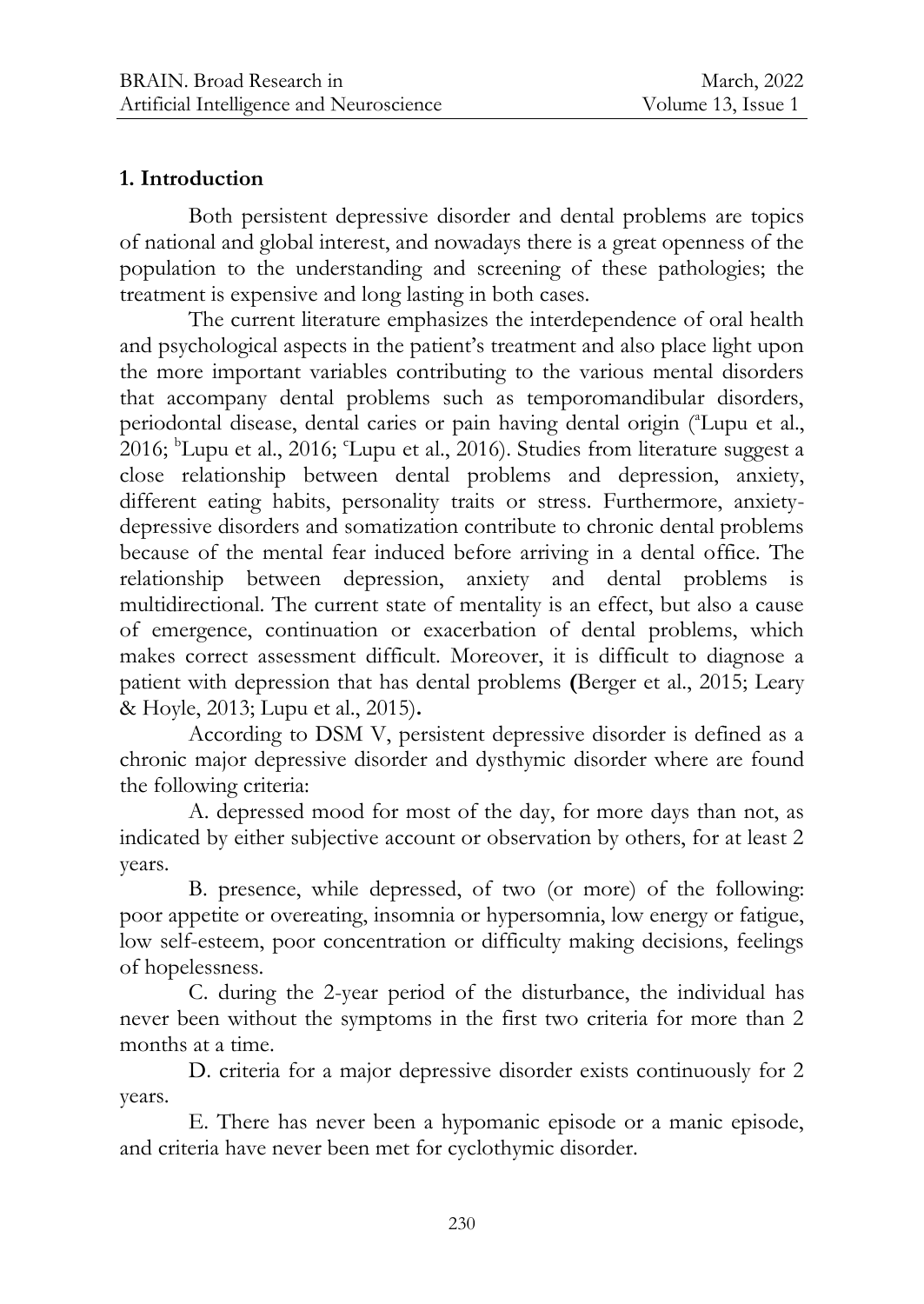F. The psychical disorder is not better explained by a schizophrenic or schizoaffective disorder, delusional disorder or other psychotic disorders

G. The symptoms are not due to the physiological effects of a substance or another medical condition

H. The symptoms cause clinically significant distress or impairment in social, occupational, or other important areas of functioning (American Psychiatric Association, 2013)**.**

Studies reported in the literature confirms that a high level of general anxiety indicates a higher risk of irregular dental care (Bernson et al., 2013). Furthermore, anxiety, depression and ADHD can result in poor oral hygiene, thereby having indirect, adverse effects on the periodontal health status of the affected individual (Alkan et al., 2015). Besides aesthetics, oral health plays an important role in many vital functions, such as speech and mastication. These are complementary elements of both psychological and physiological health. If they are lost, the personal, familial and social quality of life of the subject is adversely affected (Hugo et al., 2009). Also, in their study, Alkan revealed that individuals with high depression scores neglected their oral hygiene (Alkan et al., 2015).

Furthermore, not only depression has implications in oral health and vice versa. Studies confirm that there are a series of factors that influence the mental status of a patient (Damian et al., 2020; Galan, 2017; Huidu, 2020; Sandu & Nistor, 2020): chronic diseases such as end-stage renal disease, which has a big influence in the quality of life reported by patients (Cervino et al., 2019; Nițoi & Moroianu, 2020) and diabetes can also influence the mental status of patients (Moroianu, et al. 2020). In addition to, a biological marker is linked with some oral pathologies and could be taken into consideration as a screening factor: vitamin D. Moreover, for patients associating depression it could be taken into consideration the values of serum serotonin (Botelho et al., 2020; Saldanha, et al., 2009).

## **2. Case report**

We present the case of a patient, T.G. age 42, female, who initially presented to the dental office for a dental pain at the temporal-mandibular level. Following the dental consultation, a pericoronary process (pericoronaritis) was detected with pain radiating in the auricular-temporalmandibular area. The fact that it presents an increased anxiety and an associated dental pathology determined the inclusion in this study respecting the rights and confidentiality of the patient as well as her personal data. Following the application of the individual response questionnaire to the patient, the problems that were marked included the appetite, a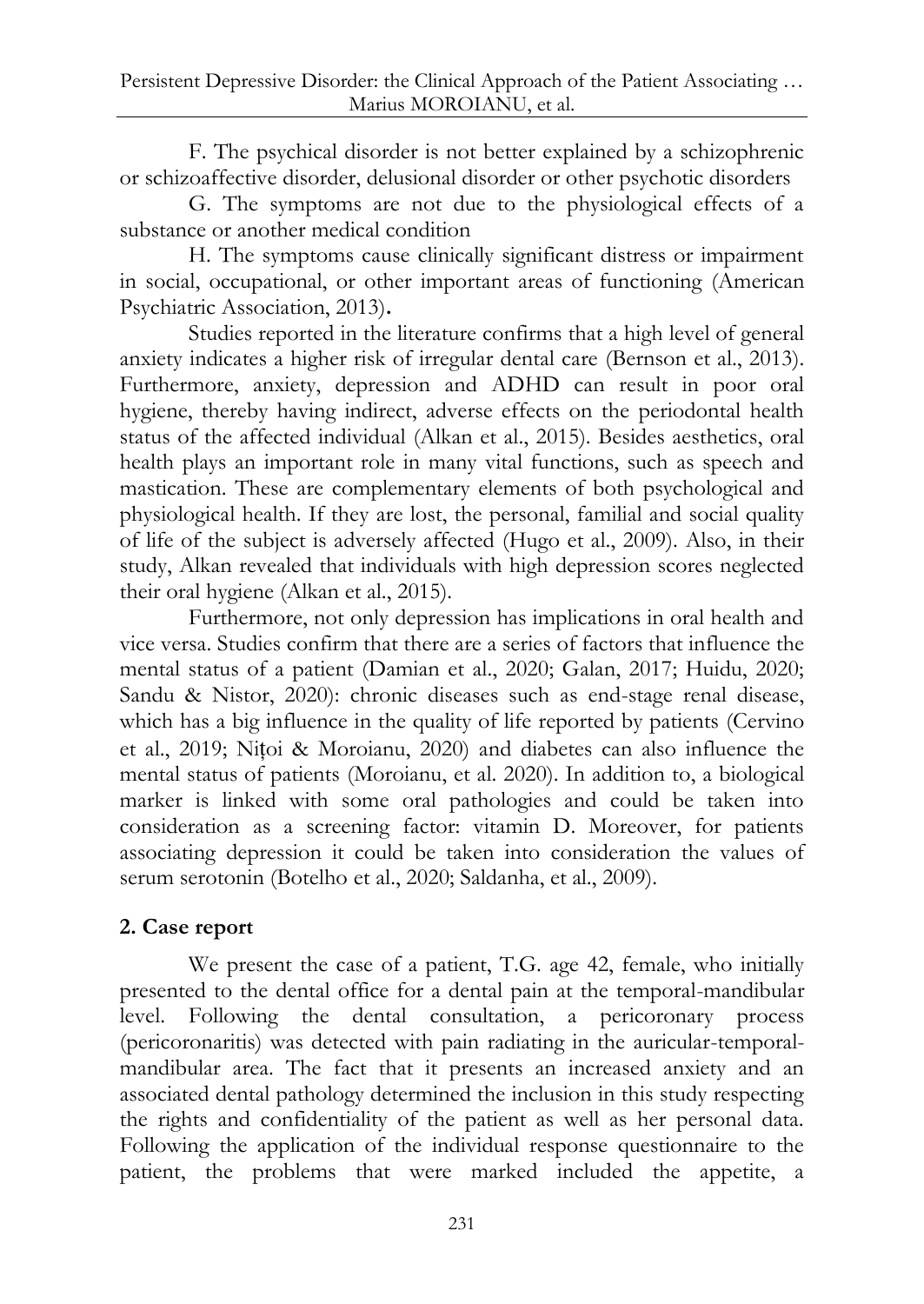dissatisfaction with the physical appearance and poor quality of life because she felt inferior to others (retired because of her illness and due to poor appearance, the patient did not seem to speak correct and also appeared to be ridiculed by people around although she did not present difficulties of social integration). From a dental perspective, the patient's treatment consisted of washing the inflammatory area with an antiseptic solution, received treatment with nonsteroidal anti-inflammatory and oral gastric protector and was referred to psychiatric service and after stabilizing the psychiatric pathology to return to dental office for consultation and treatment.

At the psychiatric hospital where she was referred, the patient was hospitalized in an emergency sector because she had a sad mood, apathy, increased anxiety, hypersomnia, developed easy crying and decreased appetite due to both depressive mood and dental problems.

From the hereditary-collateral antecedents, we note that the patient's sister is affected by recurrent depressive disorder for 20 years, but successfully kept under therapeutic control, and her father developed at the age of 78, mixed anxiety-depression disorder without a specific cause.

The personal pathological antecedents are represented by an appendectomy in adolescence, psychiatric history since 2005 (multiple psychiatric diagnoses after the death of a patient in the nursing home for older people where she worked (before retirement due to illness activated as a nurse), history of chronic diseases (from the age of 15 she was diagnosed with congenital platyspondylya and she had practiced vertebroplasty and hypothyroidism since 2005), having no history of infectious diseases.

Living and working conditions: the patient has post-secondary education, at that time being a disability pensioner, married (fusion relationship) with her husband and has a 16-year-old daughter (who declared herself as transgender).

She does not declare any addiction and the treatments administered currently at home were the one with ibandronic acid 1500mg/3 month, levothyroxinum 25 µg/day, benzodiazepines (alprazolamum 0.5mg/day) and antidepressant (venlafaxinum 75mg/1day).

The history of the disease: a 42-year-old patient with multiple hospitalizations in psychiatry, living in the urban area, hospitalized for sad mood, apathy increased anxiety, hypersomnia, easy crying and eating disorders, symptoms that began about 16 years ago and augmented about a week before hospitalization due to difficulty of chewing, inability to eat and an apparent delusional ideation of stigma.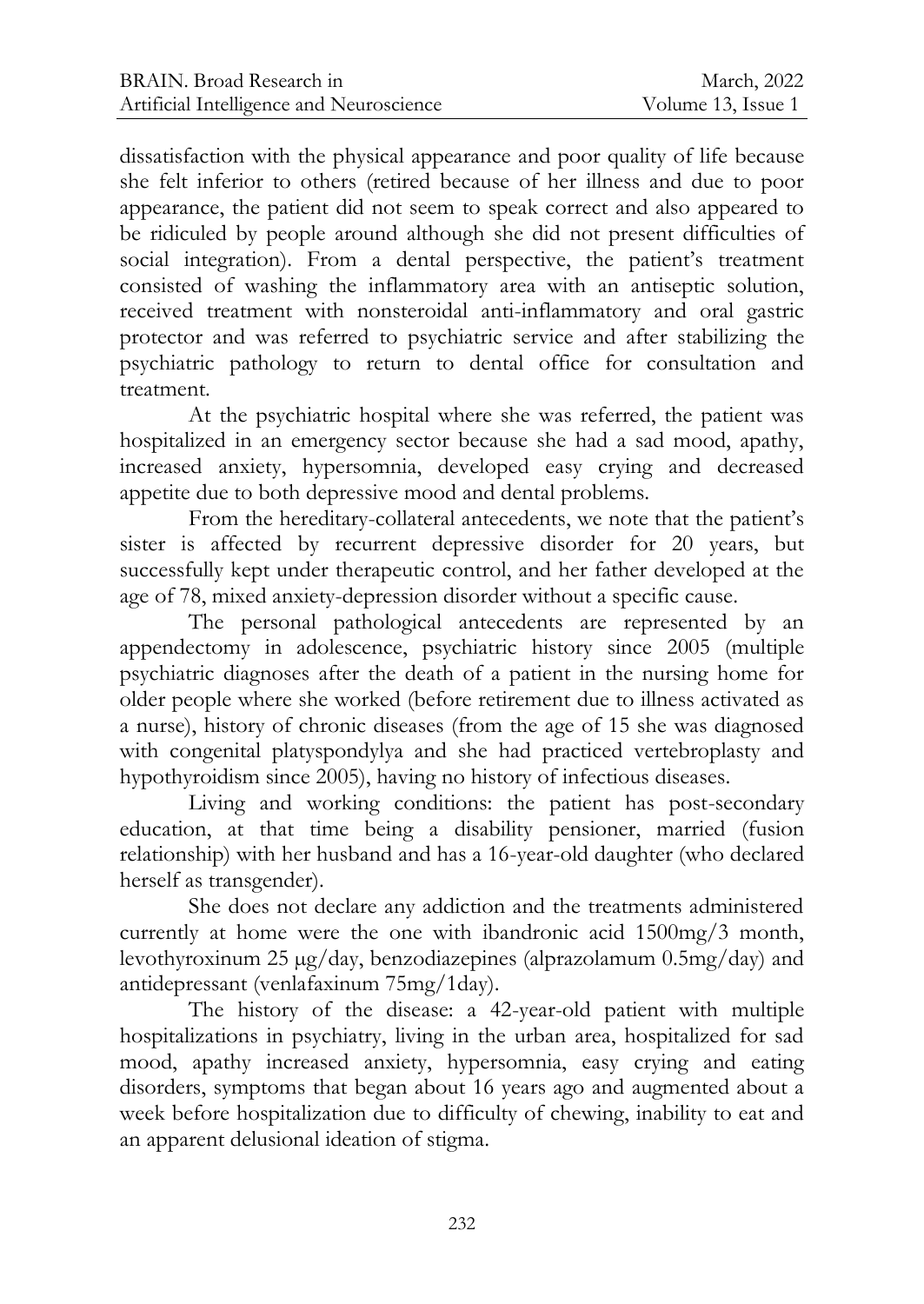From a clinical and paraclinical viewpoint (usual hemoleukogram type blood tests, lipid profile, renal) there were no pathological changes.

At the examination of the mental state, the patient was observed with a sad mood, easy crying, anxious, visibly preoccupied with dental problems (pain and future treatments to be performed), street attire, maintained hygiene. Spontaneous narrative discourse focused on the feeling of inner "emptiness," severe anhedonia accompanied by hypersomnia both day and night, mild bradypsychia and bradylalia. At the time of the examination, she denies perceptual disorders/suicidal, hypersomnia, decreased appetite is also due to dental problems. Decreased useful yield (currently retired because of her orthopedic illness for about 8 years), but the insight of the disease present.

During the hospitalization, the previous treatment was suspended (the patient states that "I have not felt anything for months, to be 8–9 months, no improvement"). Clomipraminum 25mg treatment is given up to 3cp/day in progressive doses without side effects, benzodiazepine (alprazolam  $0.50$  mg  $1+1+0cp/day$ ), infusion treatment with vitamins, and no hospitalization was not required a treatment switch, the evolution being slowly favorable. The patient is discharged on request 4 days after admission for personal reasons.

Two weeks after being discharged from the hospital, she returned to the dentist to continue the dental treatments she had planned. Immediately after solving them, there is an improvement in nutrition, which could not be corrected by the previously established psychiatric treatment, stating that she feels happier and socially no longer feels stigmatized due to poor pronunciation of certain words.

After multiple psychiatric consultations performed monthly, within about 5 months, the patient notices an improvement in depressive symptoms, is hired as a nurse (position won through and admission exam), but does not feel completely satisfied, understood by the daughter, anhedonia persists, fact for which she decides to stop her medication. At a new consultation, she informs the psychiatrist that she is no longer taking the previously prescribed treatment and wants a change "I want to try to be well without medication, especially because I work." About 3 months after stopping the medication, she returns to the doctor, stationary in terms of evolution, treatment is instituted with duloxetinum 30mg, trazodonum 150mg, alprazolamum 0.5mg and modafilinum 100mg, aripiprzolum 5mg. With the doctor, it is decided to conduct in her own payment regime, serum serotonin, dosage of vitamin D and vitamin B12 before making any other changes regarding the medication and start the prescribed treatment. The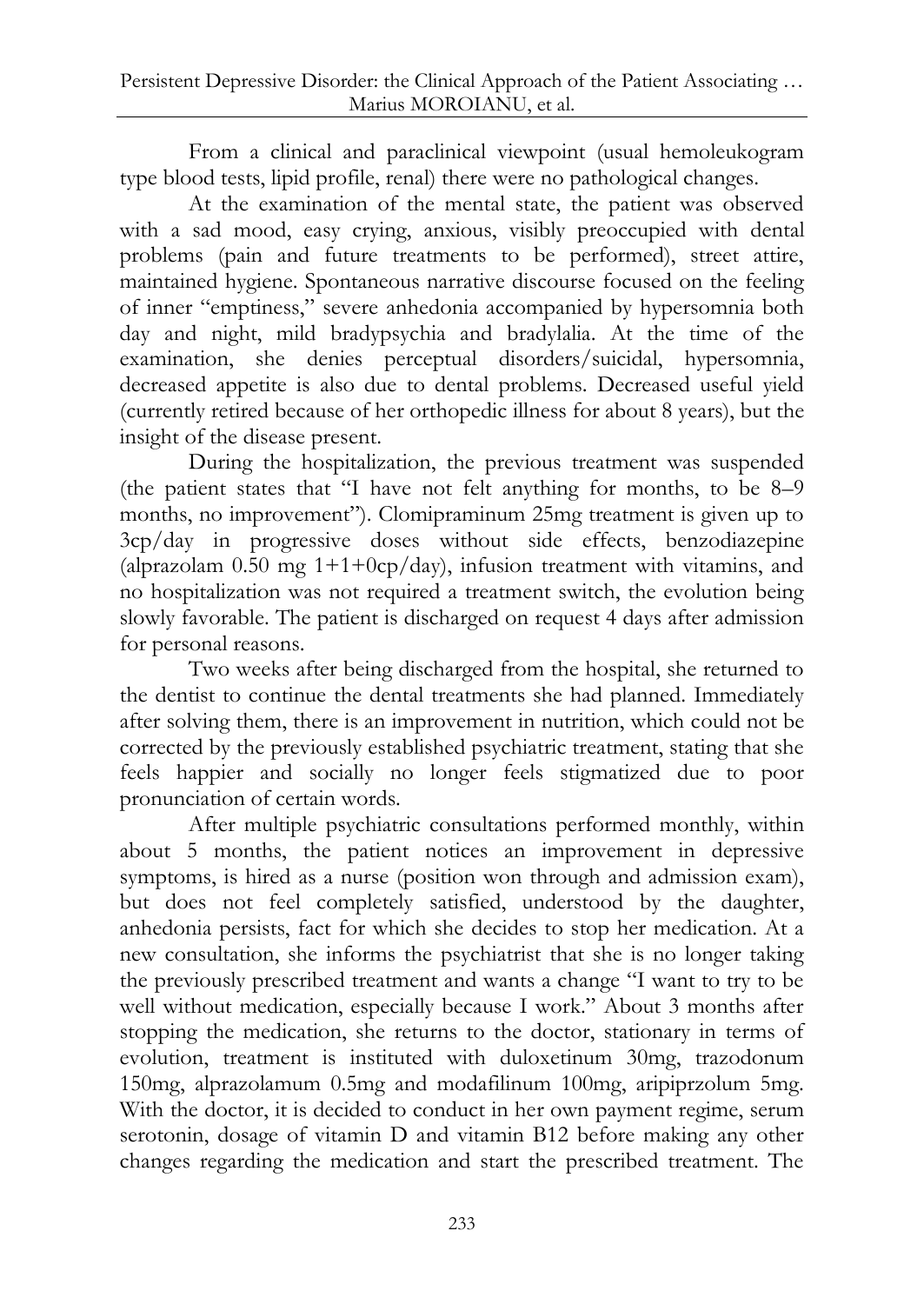results of serum serotonin were 7.7  $\mu$ g/L (minimum 80  $\mu$ g/L), 1.25(OH) vitamin D 36.8pg/mL and vitamin B12 394pg/mL.

At 2 months after administration of the medication, serum serotonin increases to 34µg/L (the patient notices an improvement in mood, but requests an increase in duloxetine to 90mg/day) and after one month, serum serotonin reaches 56.2  $\mu$ g/L, which indicates that the treatment is optimally administered, the dose is appropriate and the clinical outcome is favorable.

Evolution and prognosis: the symptoms remit in a proportion of 30%, being slowly favorable, which increases duloxetine to 90mg/day. The prognosis is easily reserved, woman, socio-familial support with difficulties, slow response to the established treatment, the "omniscient" patient. Serum serotonin after the new treatment had a positive and constant evolution. Her sleeping and eating habits improved, also her cognitive status and disposition.

## **3. Discussions**

## **3.1. General discussions**

The psychiatric disorders related to stress, anxiety and depression can intensify or exacerbate some somatic comorbidities (Berger et al., 2015) or vice versa, as it was demonstrated in this study. Dental pathology and psychiatric comorbidities appear to have a synergic effect and they also appear to be in a co-dependence when both pathologies are found in the same patient.

Also, from our case report, we can conclude that once one of these two pathologies is treated, also some symptoms from the other one descends in intensity. In contrast, that was demonstrated in the a 2013-study (Bernson et al., 2013**)** about dental coping, our patient presented at the dental cabinet for investigations and treatment even if there existed symptoms of a deep depression. Moreover, she agreed to receive psychiatric help even if she did not ask for it in advance.

From the same viewpoint as Alkan et al.'s study, our patient had parafunctional habits and lower income habits, but in contrast on their study, she had medical studies (Alkan et al., 2015)**.** It is also demonstrated, that symptoms of depression can lead to poor oral hygiene and poor oral hygiene can lead to poor alimentation which can be defined as a symptom of depression and not only a cause because of major dental problems. Both factors can lead to poorer quality of life (Hugo et al., 2009)**.**

This case report has brought to light that the complications due to dental and psychiatric pathologies affect the quality of life of one's patient as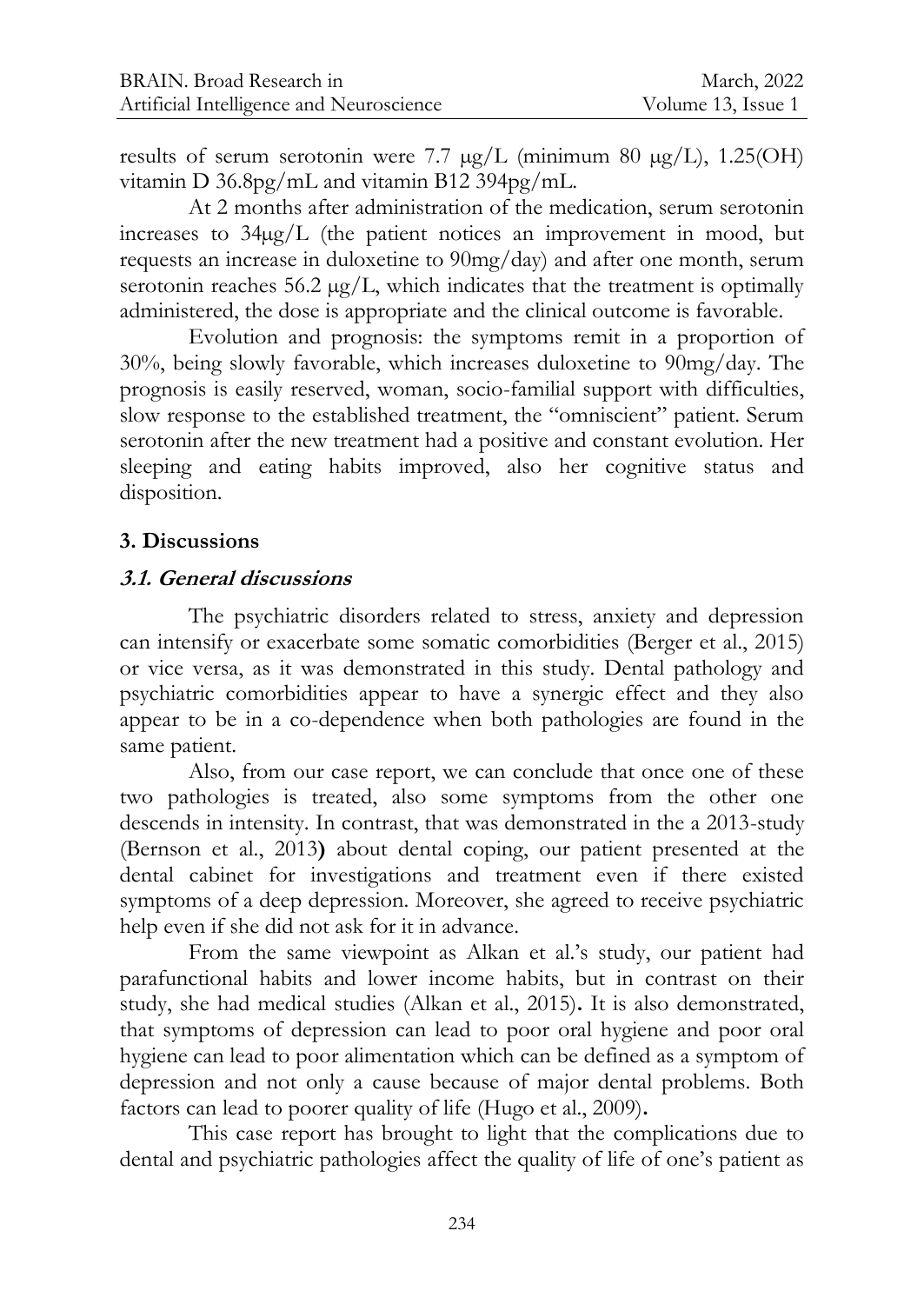it was demonstrated also for a patient with chronic diseases such as diabetes or end-stage renal disease (Cervino et al., 2019**;** Nițoi & Moroianu, 2020; Moroianu et al., 2020)**.**

It is well-known that vitamin D plays an important role in the teeth mineralization and protection, fact demonstrated in the study by Botelho et al. in 2020' study (Botelho et al., 2020). Even if the dosage of vitamin D was in the normal parameter, our patient developed severe dental problems that made her alimentation difficult. We can consider that all her dental problems can be connected to her congenital orthopedic condition even if she were under a rigorous medication for that.

Furthermore, we can consider, that her low level of serotonin and her depression symptoms have also been a factor for not taking care of her oral health in advance (Untu et al., 2015). The persistent depressive disorder can also be a factor for poor oral health, even if she had a family, a good relationship with her husband and medical studies.

# **3.2. Highlights**

- Anxiety detected in the dental office is not always an anticipatory anxiety, but it can be associated with vast psychiatric pathology.

- Multidisciplinary consultation and teamwork patient-psychiatristdentist can be part of a screening process if the patient associates psychiatric and dental pathology.

## **4. Conclusions**

Additionally, adult patients with a long psychiatric history show treatment-resistant psychiatric symptoms associated with dental pathology. Although the established psychiatric treatment quickly resolved some of the patient's functional and social disorders, consultation and dental treatment prevailed to resolve the appetite disorder and its perception of stigma toward others. After completing the individual response questionnaire, an increase in the quality of life and the patient's future perspectives were observed, existing a negative response to the item about suicidal thoughts/ideas and a positive response to the one about future plan.

Both psychiatric and dental pathology-screening programs are necessary because when they occur simultaneously, the adjacent symptoms have a synergistic effect, and it would be preferable for treating these associated pathologies to be performed at the same time and the patient regularly monitored.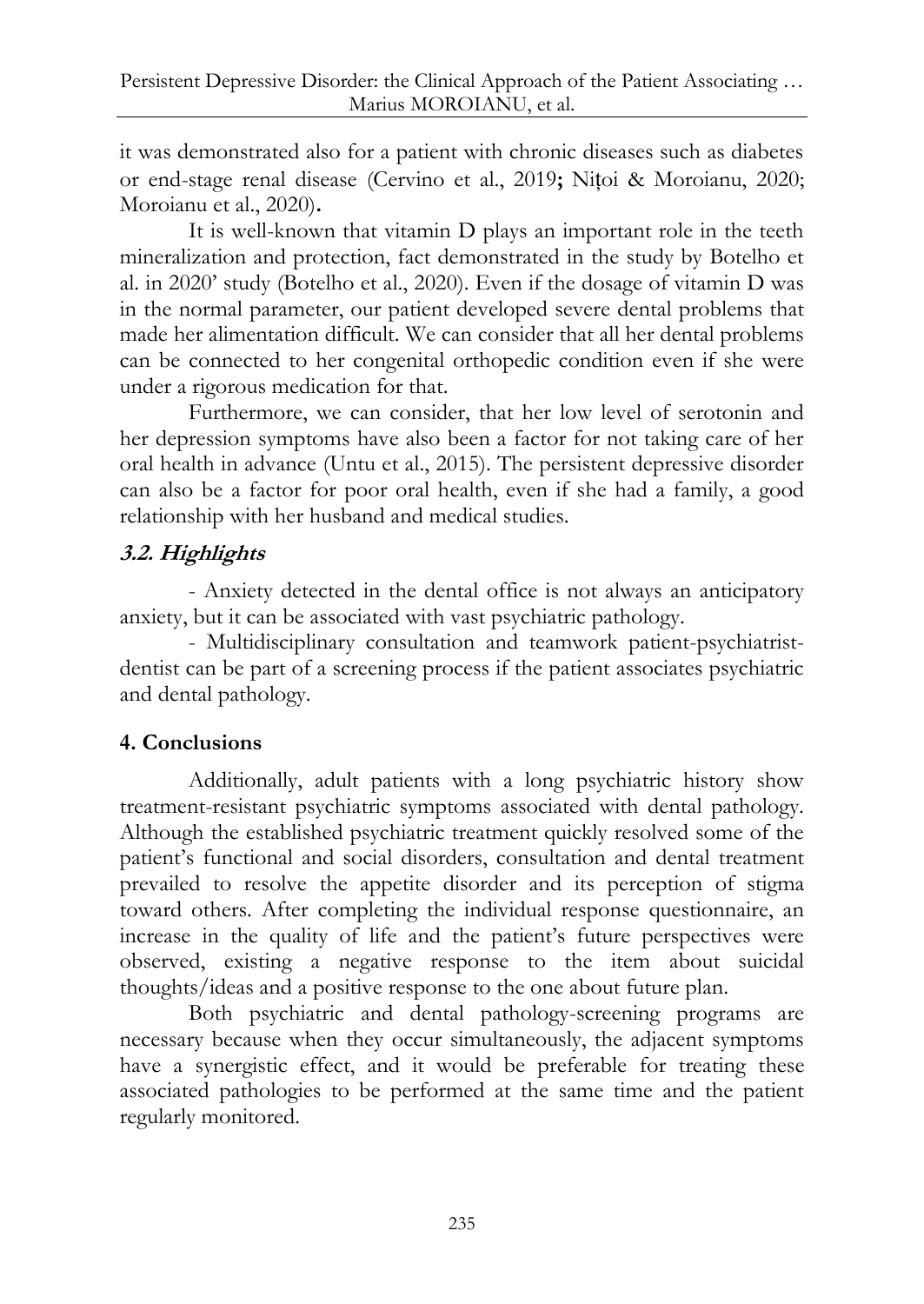### **Conflict of interest disclosure**

There are no known conflicts of interest in the publication of this article. The manuscript was read and approved by all authors.

### **Compliance with ethical standards**

Any aspect of the work covered in this manuscript has been conducted with the ethical approval of all relevant bodies and that such approvals are acknowledged within the manuscript.

### **Acknowledgments**

All authors have contributed equally to this paper.

#### **References**

- Alkan, A., Cakmak, O., Yilmaz, S., Taylan, C., & Gurgan, C. (2015). Relationship Between Psychological Factors and Oral Health Status and Behaviours. *Oral Health and Preventive Dentistry*, *13*, 331-339. <https://doi.org/10.3290/j.ohpd.a32679>
- American Psychiatric Association (2013). *The Diagnostic and Statistical Manual of Mental Disorders (DSM***–***5), Fifth Edition, Major Depressive Disorder*. Calisto Medical.
- Berger, M., Oleszek- Listopad, J., Marczak, M., & Szymanska, J. (2015). Psychological aspects of temporomandibular disorders- literature review. *Current Issues in Pharmacy Medical Sciences, 28*(1), 55-59. <https://doi.org/10.1515/cipms-2015-0044>
- Bernson, J. M., Elfstrom, M. L., & Hakeberg, M. (2013). Dental coping strategies, general anxiety, and depression among adult patients with dental anxiety but with different dental‐attendance patterns. *European Journal of Oral Sciences*, *121* (3pt2), 270-276.<https://doi.org/10.1111/eos.12039>
- Botelho, J., Machado, V., Proença, L., Delgado, A. S., & Mendes, J. J. (2020). Vitamin D Deficiency and Oral Health: A Comprehensive Review*. Nutrients, 12*(5)*,* 1471. <https://doi.org/10.3390/nu12051471>
- Cervino, G., Terranova A., Briguglio, F., De Stefano, R., Fama, F., D'Amico, C., et al. (2019). Diabetes; Oral Health Related Quality of Life and Oral Alterations. *BioMed Research International*, Article ID 5907195. <https://doi.org/10.1155/2019/5907195>
- Damian, S. I., Diac, M. M., Knieling, A., Iov, T., & Bulgaru-Iliescu, D. (2020). Observance of the probative value of the psychiatric forensic expertise guarantee of avoiding judicial errors in criminal proceedings. *Logos*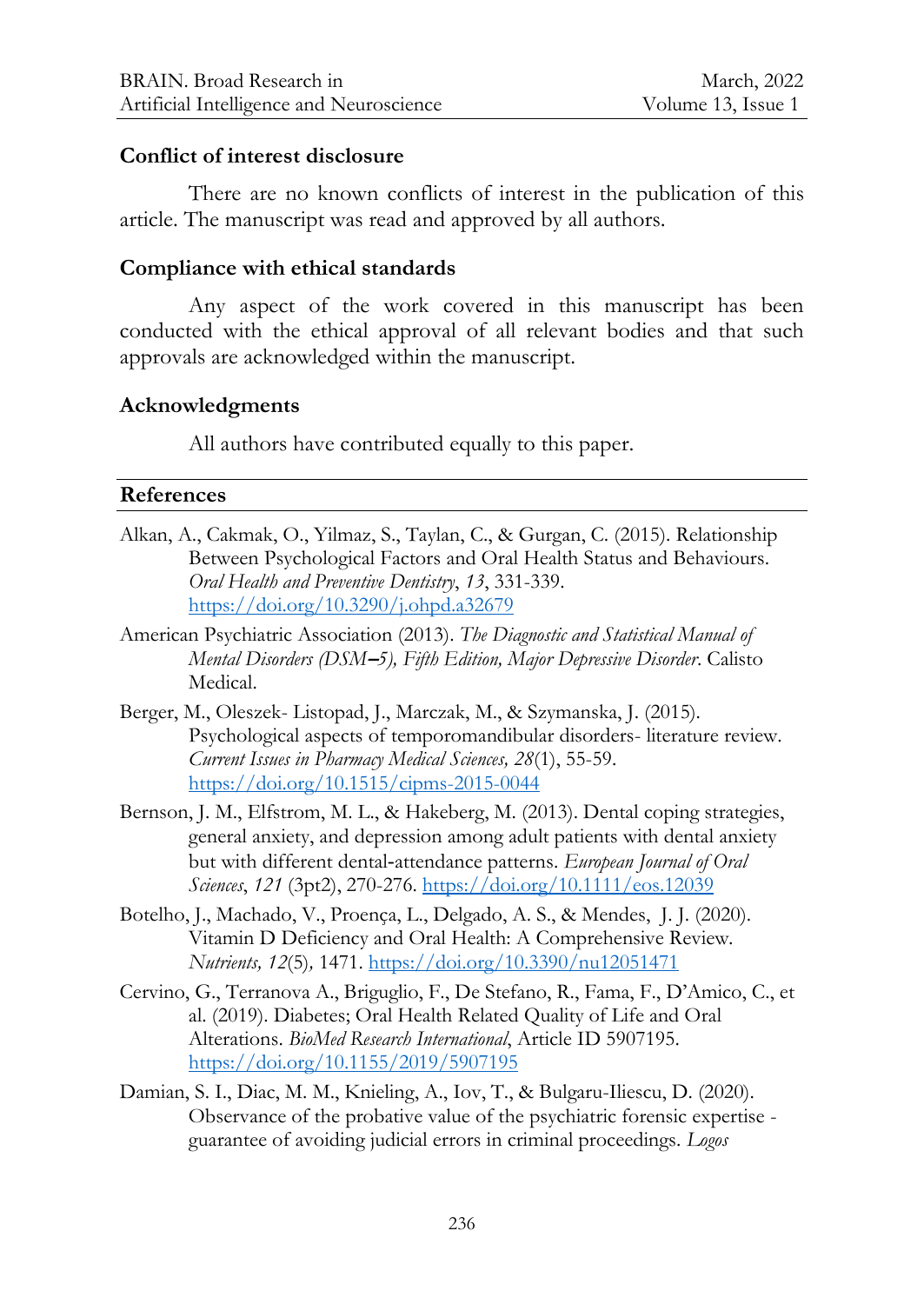*Universality Mentality Education Novelty: Law, 8*(1), 60-72. <https://doi.org/10.18662/lumenlaw/8.1/37>

- Galan, D. (2017). Psycho-physical performance and stress in the sports group. *Logos Universality Mentality Education Novelty: Social Sciences, 6*(1), 33-40. [https://lumenpublishing.com/journals/index.php/lumenss/article/view/](https://lumenpublishing.com/journals/index.php/lumenss/article/view/33) [33](https://lumenpublishing.com/journals/index.php/lumenss/article/view/33)
- Hugo, F. N., Hilgert, J. B., de Sousa, Mda, L., & Cury, J. A. (2009). Oral status and its association with general quality of life in older in-dependent-living south-Brazilians. *Community Dentistry and Oral Epidemiology*, *37*(3), 231–240. <https://doi.org/10.1111/j.1600-0528.2009.00459.x>
- Huidu, A. (2019). The psychopathology of serial killers. *Eastern-European Journal of Medical Humanities and Bioethics, 3*(1), 38-54. <https://doi.org/10.18662/eejmhb.19>
- Leary, M. R. & Hoyle, R. H. (2013). *Handbook of Individual Differences in Social Behavior.* Guilford Publications.
- Lupu, V. V., Ignat, A., Ciubotariu, G., Ciubară, A., Moscalu, M., & Burlea, M. (2016). Helicobacter pylori infection and gastroesophageal reflux in children. *Diseases of the Esophagus*, *29*(8), 1007-1012. <https://doi.org/10.1111/dote.12429>
- Lupu, V. V., Ignat, A., Paduraru, G., Ciubara, A. M., Ioniuc, I., Ciubara, A. B., Gheonea, C., & Burlea, M. (2016). The study of effects regarding ingestion of corrosive substances in children. *Revista de Chimie*, *67*(12), 2501-2503. <https://revistadechimie.ro/Articles.asp?ID=5342>
- [Lupu, V. V.](https://www.webofscience.com/wos/author/record/1746968), [Ignat, A.](https://www.webofscience.com/wos/author/record/2311391), [Paduraru, G.](https://www.webofscience.com/wos/author/record/3026138), [Ciubara, A.](https://www.webofscience.com/wos/author/record/1757602), [Moscalu, M.,](https://www.webofscience.com/wos/author/record/1202861) [Marginean, C. O.](https://www.webofscience.com/wos/author/record/1383484), & [Burlea, M.](https://www.webofscience.com/wos/author/record/1065449) (2016). Correlation between the different pH-metry scores in gastroesophageal reflux disease in children. *Medicine, 95*(26), e3804. <https://doi.org/10.1097/MD.0000000000003804>
- Lupu, V. V., Ignat, A., Paduraru, G., Mihaila, D., Burlea, M., & Ciubara, A. (2015). Heterotopic Gastric Mucosa in the Distal Part of Esophagus in a Teenager Case Report. *Medicine, 94*(42), e1722. <https://doi.org/10.1097/MD.0000000000001722>
- Moroianu, L. A., Motofei, I. G., Curis, C., Barbu, R. E., & Toma, A. (2020). The Impact Of Anxiety And Depression On The Pediatric Patients With Diabetes, *Mediterranean Journal of Clinical Psychology*, *8*(2). <https://doi.org/10.6092/2282-1619/mjcp-2435>
- Niţoi, L. C., & Moroianu, L. A. (2020). Serum Hemoglobin Level and Quality of Life in End Stage Renal Disease, *The Medical- Surgical Journal, Internal Medicine- Pediatrics*, *124*(3), 381-387. <https://www.revmedchir.ro/index.php/revmedchir/article/view/2208>